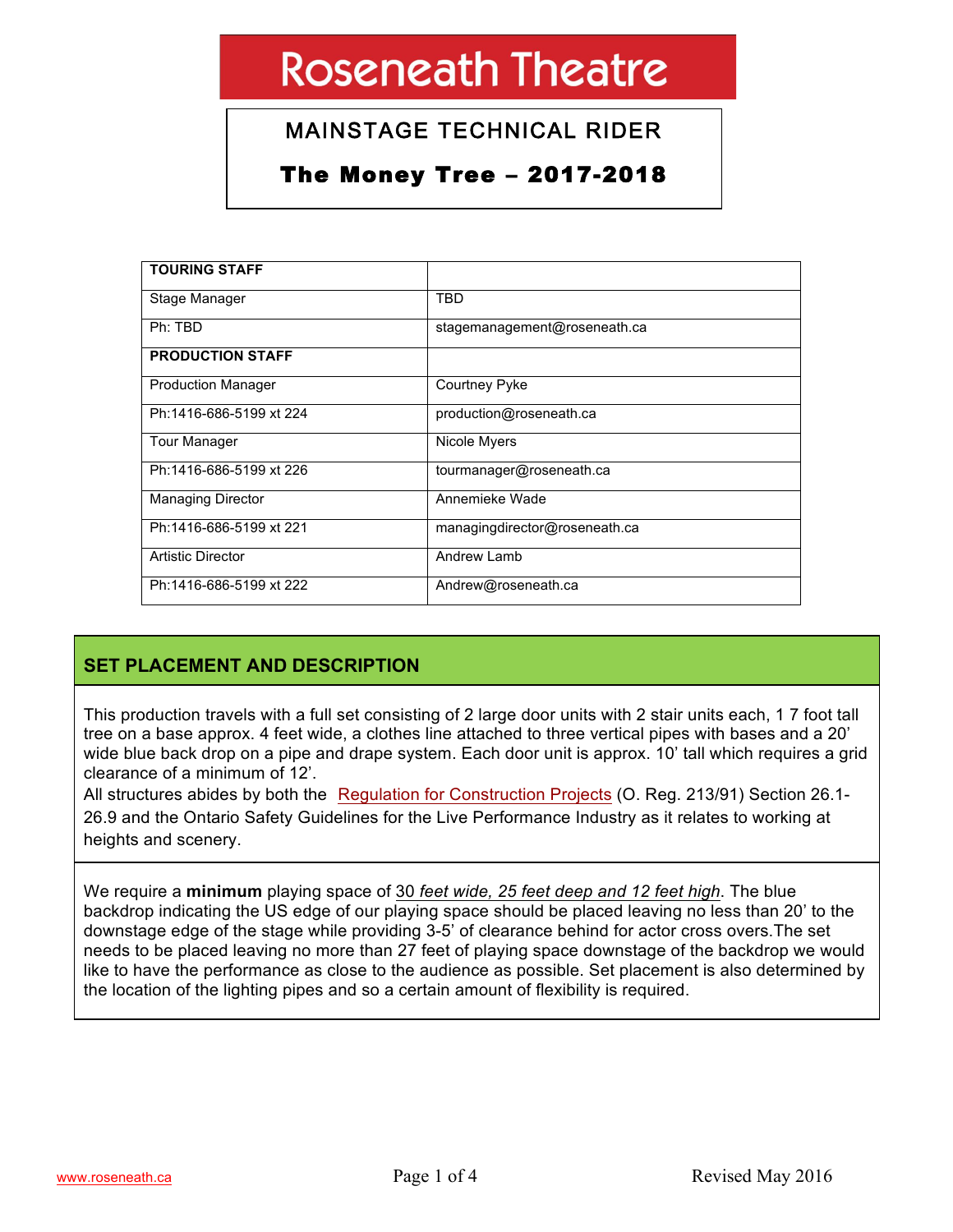### **MASKING & BACKSTAGE**

We may use your mid-stage black traveller if available. All legs should be in. We may require that the furthest upstage set of legs be moved slightly onstage, depending on the breadth of your stage. Entrances and exits will occur from upstage of our pipe and drape system.

#### **LIGHTING**

A lighting plot will be supplied within 2 weeks prior to load in.

The lighting rig is based on the in house equipment and should be built off of your existing house plot and focus. We will be programing on your house console during the tech day. Please advise us of your console prior to load in. We do not tour with colour. Full associated paperwork will be provided including a colour schedule prior with the plot. It would be most helpful if the rig could be pre hung and coloured if possible.

Stage Management will assist in completing the lighting focus and programming if needed.

### **SOUND**

Depending on the upcoming sale of bandwidth in the United States, we will travel with a wireless microphone system consisting of 4 Sennheiser EW300 receivers and 4 Sennheiser EW300 transmitters with countryman style headset microphones, which will be used in theatres with 500+ seats. We require a snake or patch panel either backstage L or R to patch our transmitters into the house system. We would also request that wherever possible a list of available wireless channels be provided to production prior to our arrival. If the sale of bandwidth goes through, we will require wireless lavalieres be provided by the theatre. Sound will be operated and mixed by our SM from a FOH mixing position. The show is operated on QLab, we will patch our laptop into the in-house sound system.

We will require:

1 sound mixing desk with 5 available channels

2 onstage monitors DSL and DSR

1 patch panel or snake backstage connecting to the sound mixing location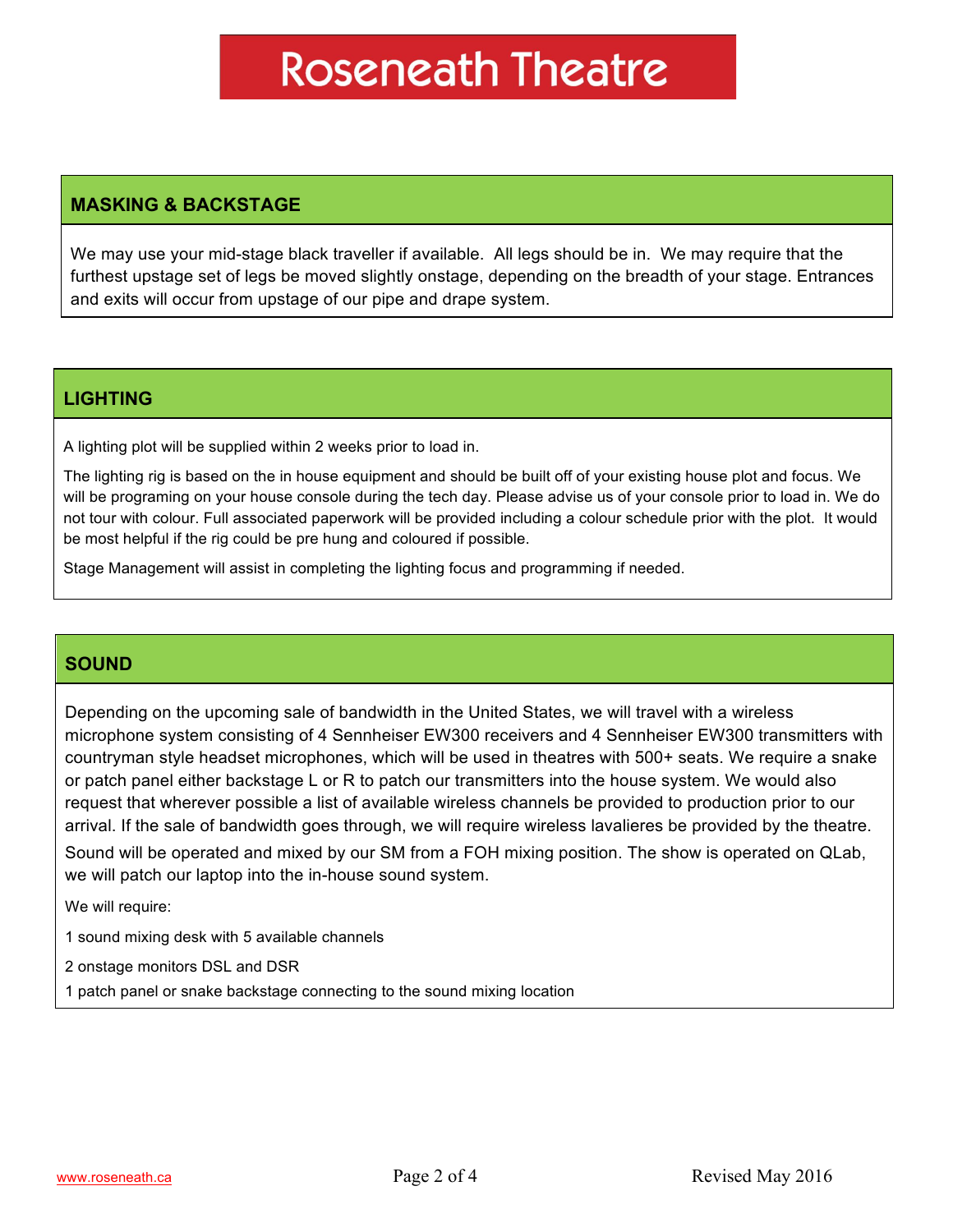## **THE COMPANY**

The company consists of three actors (1 male, 2 female) and 1 stage manager.

**(Total 4) We require 2 dressing rooms with washroom facilities and ideally a stage management office (can be a dressing room) with internet access if possible.**

The Stage Manager will be your company contact during Roseneath Theatre's stay at your venue. Our Stage Manager supervises the load-in, set up and sound levels.

#### **SHOW CALL**

1 LX Operator

Additional crew as required by theatre regulations, none necessary for show operation. The company stage manager will normally operate sound from the mixing position and call lighting cues but we understand that some houses are subject to union regulations, in which case the sound engineer will monitor the live mix.

#### **LOAD-IN / SET UP SPECS**

The set is designed for quick set up and strike as we also tour into schools.

To have an efficient set up, a crew of 4 people total for load in and assembly of the set is required. We will need one of these technicians to be sound and one for lighting. We expect all crew to assist with loading and unloading the vehicle. We would prefer the same LX and sound operators to run each performance for consistency.

#### **MISCELLANEOUS DETAILS**

-The show runs approximately 50-54 minutes with no intermission.

**Please allow time for a 10-15 minute question and answer period with our audiences after the curtain call. This is an important part of this program and we will assume we are doing so. Please contact us with any concerns well in advance.**

- We will need access to laundry facilities for costume maintenance if available onsite.

- We travel in a Mercedes Sprinter or similar. We would request access to a loading area most appropriate given this information. We will also require parking for said vehicle during tech and strike days.

- **Age: Suitable for Grades 1-6.**
- No photos during the show please.